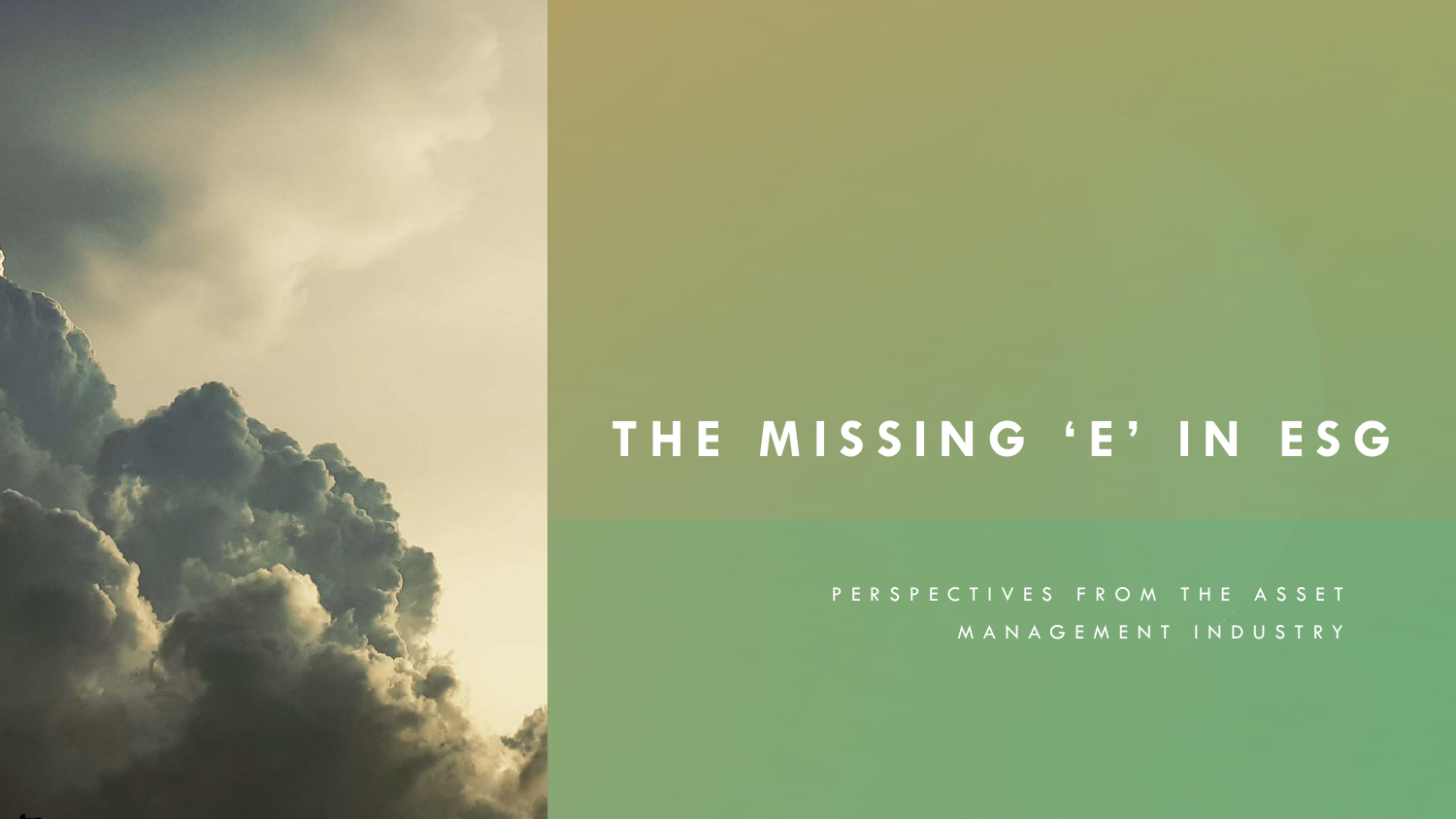# **REPORT HIGHLIGHTS**

- What do we mean by Ethics?
- Taking the pulse of ESG
- Key findings
- What next?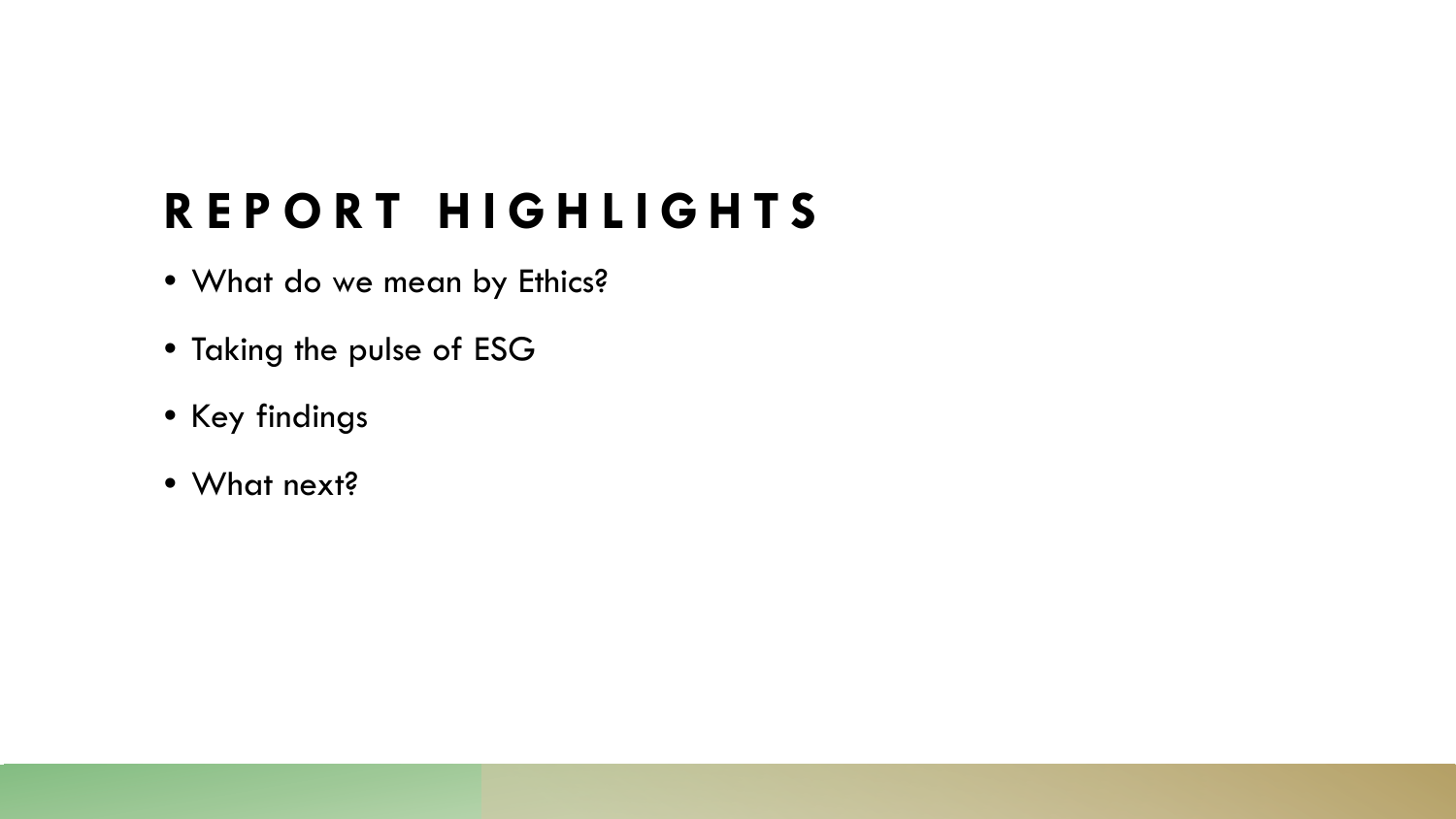## **WHAT IS BUSINESS ETHICS?**

IBE defines it as "*the application of ethical values to business behaviour*"

- The values the organization chooses to prioritise
- Different things to different people
- Authenticity and integrity (the 'say/do' gap)
- Understanding this needs safeguards and support because 'life'



*"What we should or shouldn't do to be consistent with our values*" Alison Taylor, Executive Director, Ethical Systems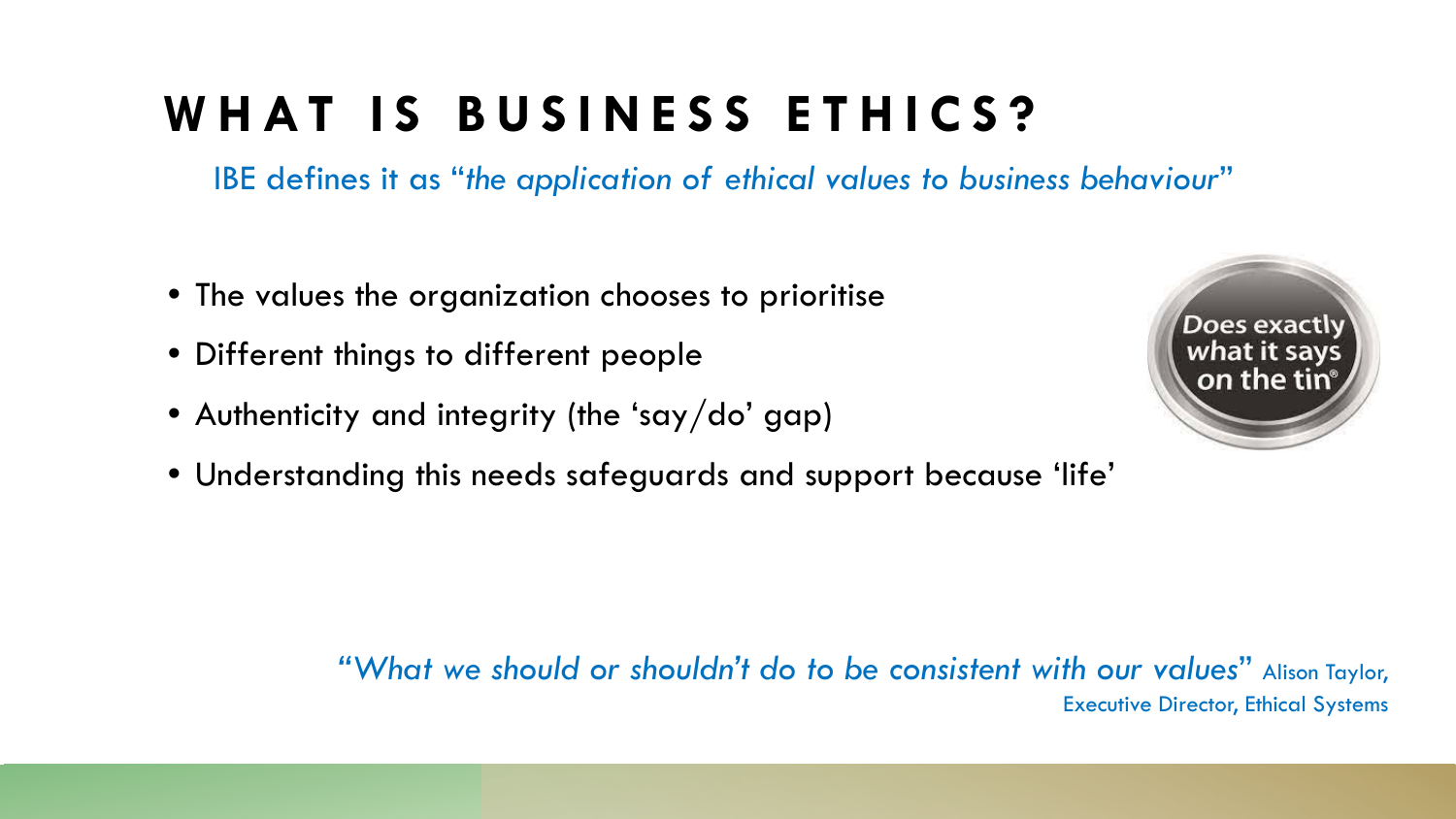### **BUSINESS ETHICS MYTHS!**

What it is not:

- Telling people how to live
- Telling people how to do business
- Adherence to a particular religion or morality "saints and sinners"
- Purity and perfection
- Unattainable and unrealistic

Everything has an ethical profile, and everything has ethical trade offs. Your choices can either be accidental or intentional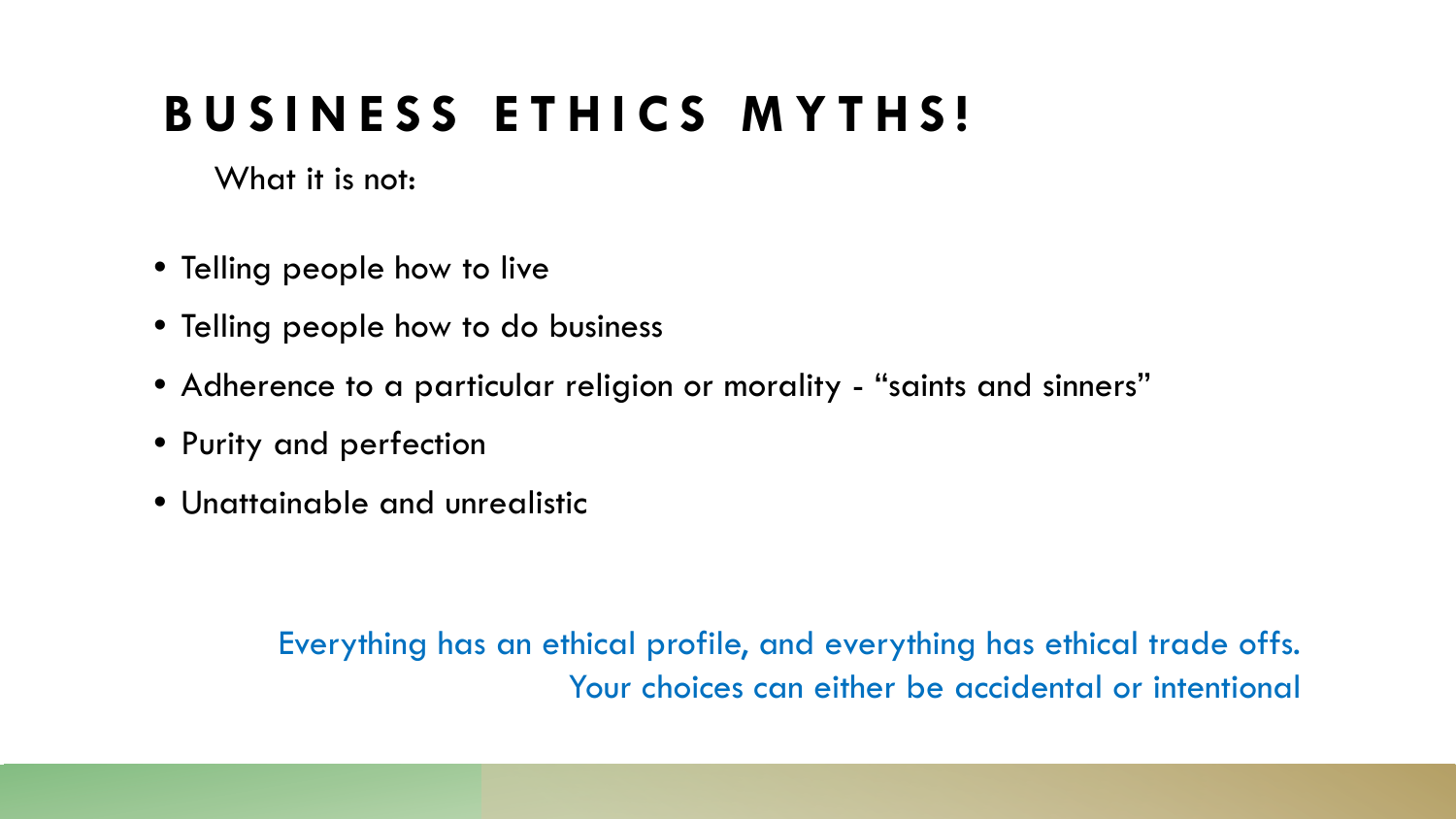# **ESG : BROADENING HORIZONS**



Company finances are increasingly assessed for business vulnerability to 'externalities' in ESG categories:

- Environmental
- Social
- **Governance**

This aspect of asset manager analysis is here to stay

- Enormous growth in funds investing in these strategies
- A value-added role for active managers
- Allows for breadth of stakeholder perspective
- Regulators encouraging a longer-term perspective

*"If some companies fail to adapt to the just transition to a low carbon economy, they will fail to exist."* Mark Carney, former Bank of England Governor

> *"The mainstreaming of sustainability is the recognition of real risks that might affect future cashflows" Asset manager*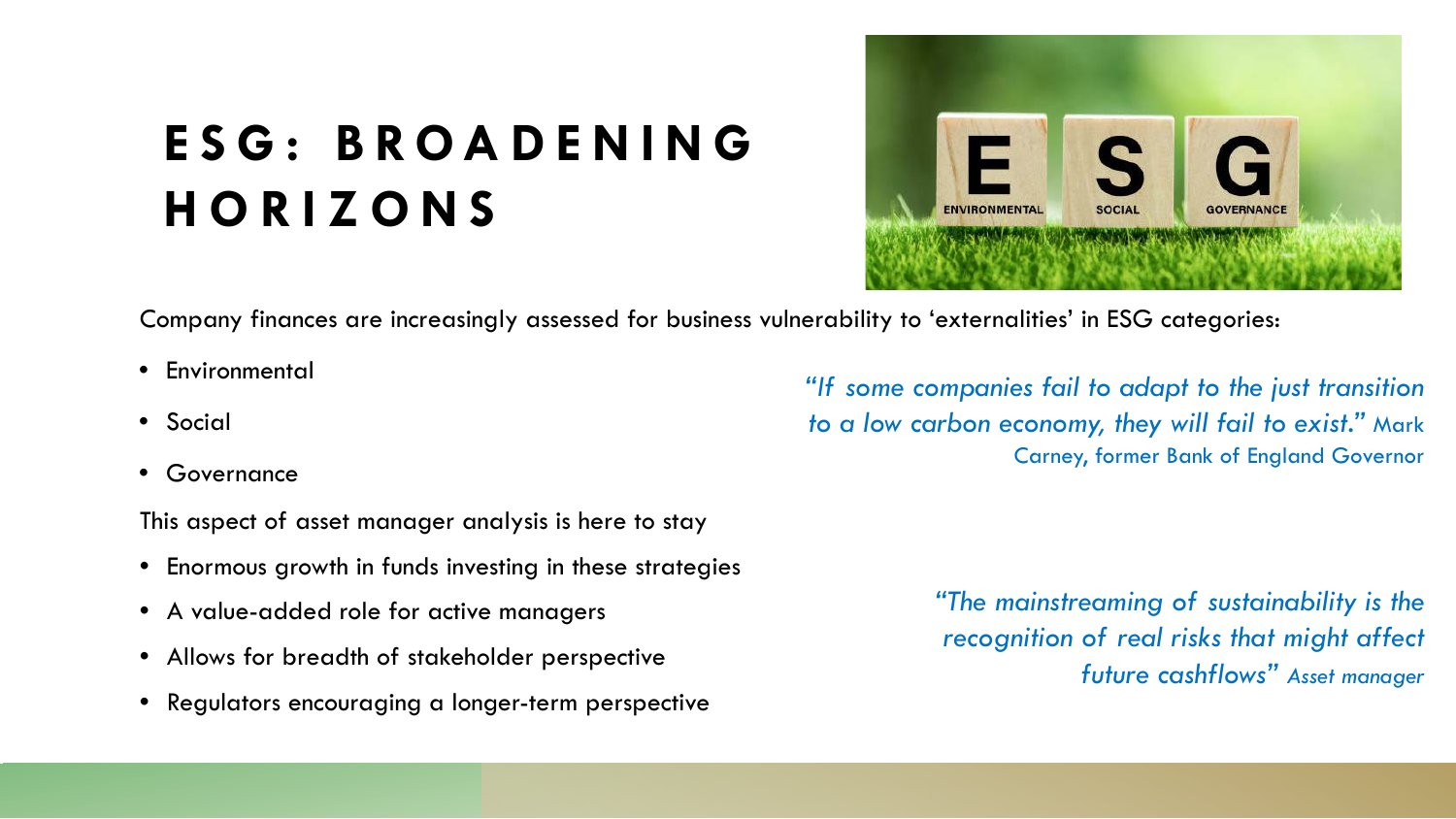

# **IS ETHICS RELEVANT?**

Asset Managers, seek to analyse business vulnerability to 'externalities'

- However, do they think about the culture that drives company behaviour before investing?
- Indeed, is it possible to do ESG investing properly without considering the values that shape company decision-making?

We asked leading 28 UK investors about the place of ethics when analysing companies' ESG credentials:

- Is ethics part of ESG? If so, where? If not, why not?
- What measurements are useful?
- How does it relate to corporate engagement?
- How does asset management stack up?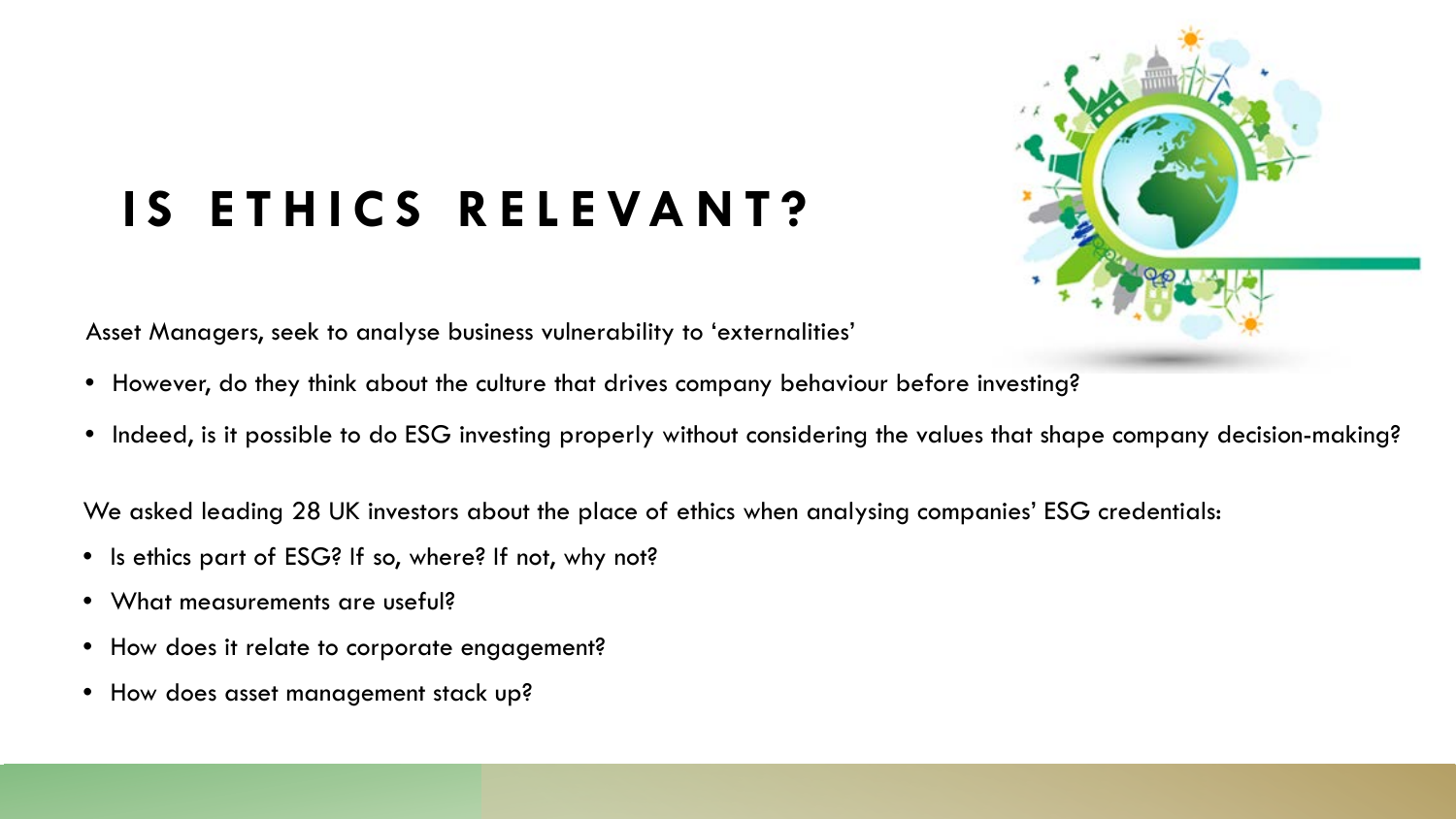## **ETHICS: THE SILENT 'E'?**

Despite resistance to the term, something like ethics does get factored into asset management

- 1. 'Who do I trust with the money?' company **values and culture** matter
- 2. In assessing ESG, asset managers want companies:
	- not to treat ESG targets as a **tick box** exercise
	- not to **game** the system
	- not **greenwashing**
- 3. Some recommend the ESG agenda is **owned by the board** and **embedded in the culture**
- 4. As active **stewards** of client capital, investors have a role in governance, oversight and accountability
- 5. Most asset managers believe their own firms should aspire to high standards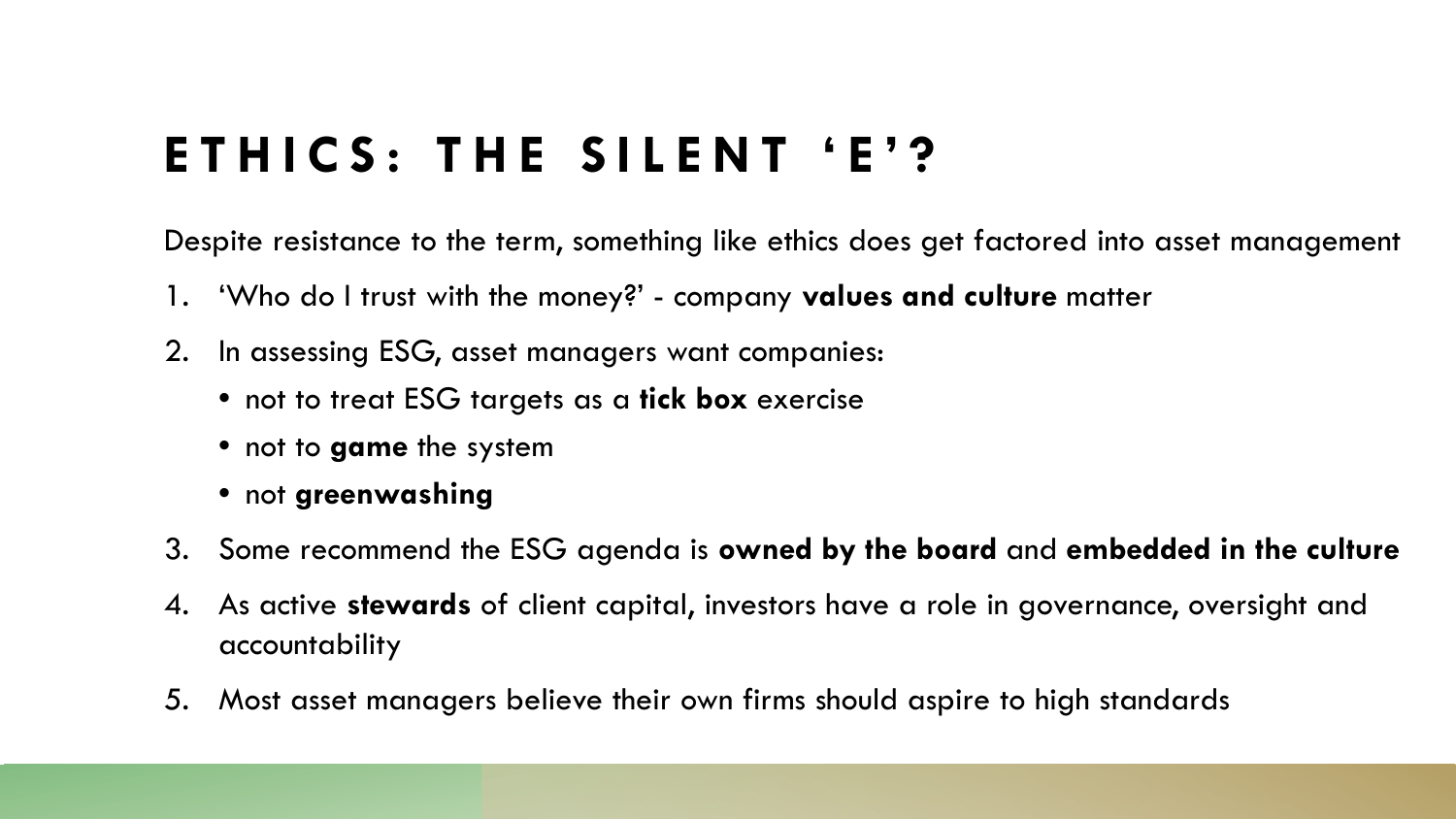### **ANALYSING ETHICAL CULTURE**

- Some managers do not believe it is possible or do not know how to do it
- Some asset managers analyse culture levels of resource, commitment and sophistication differ
	- Both qualitative and quantitative aspects are relevant
	- Trends and lifecycle understanding are more helpful than absolute numbers
- There is no formal training for analysts' assessments, or analytic model for valuations
	- Inefficiencies offer investment opportunities

### Examples of metrics

- Staff turnover: departures from certain areas of the business, or changing trends
- Tech verification: using social media, satellite imagery
- Tracking management promises the say/do gap
- Diversity  $-$  beyond the top team
- Whistleblowing approach & response
- Incentive structures by design and in comparison
- Response to things going wrong
- What have they shown commitment to does it map to stated purpose or short-term share price gains?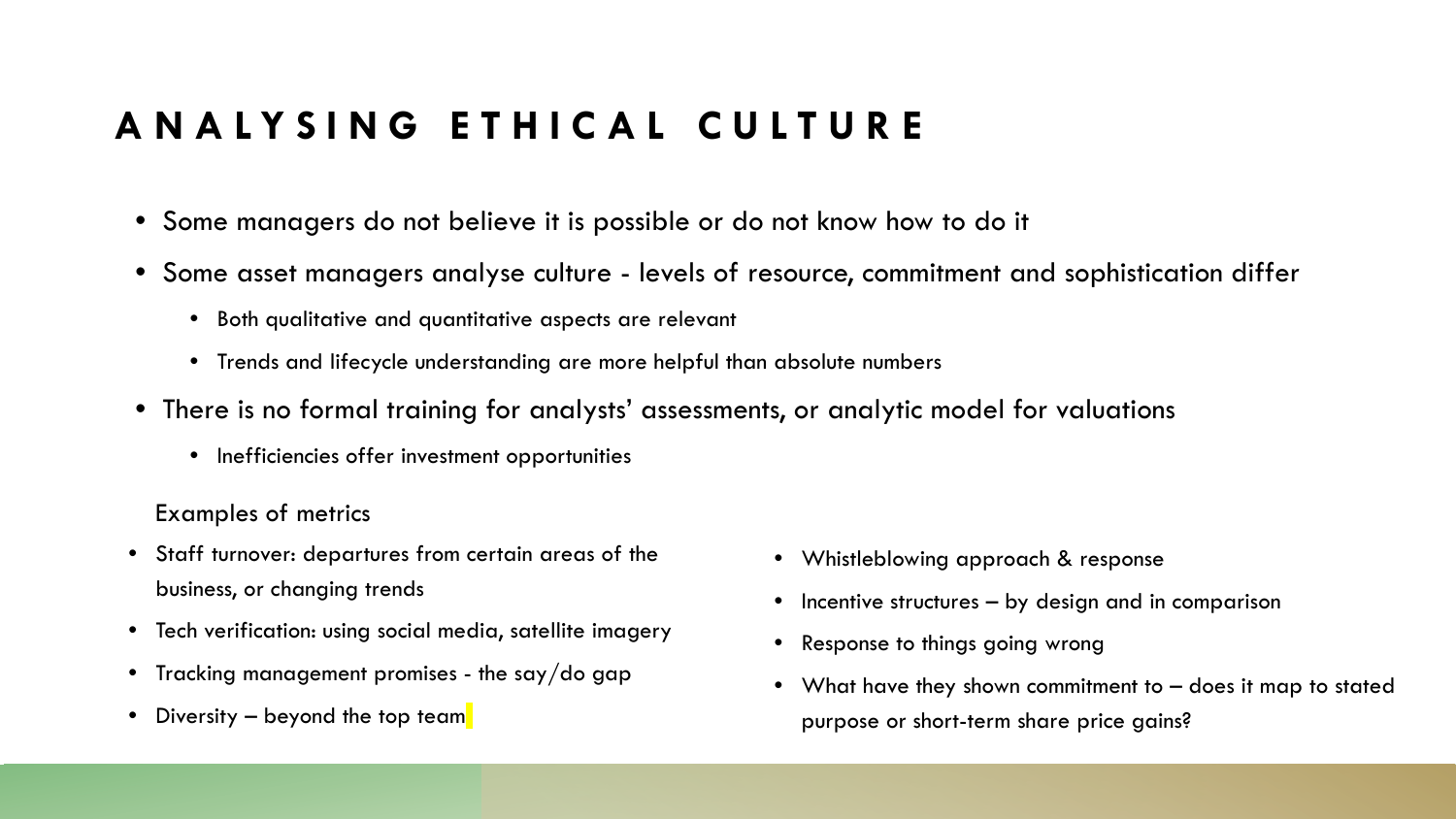### **KEY FINDINGS**

- ESG is profoundly changing the way that companies are assessed and analysed
- Some client and regulatory expectations are proving counterproductive
- Major challenges exist on data, analytic framework, targets, engagement, communication, and their own firms' priorities and culture
- Aspects of investee companies' culture and behaviour may help address these issues
- Asset managers have appetite for greater insights into internal corporate behaviour
	- but don't call it "Ethics"!